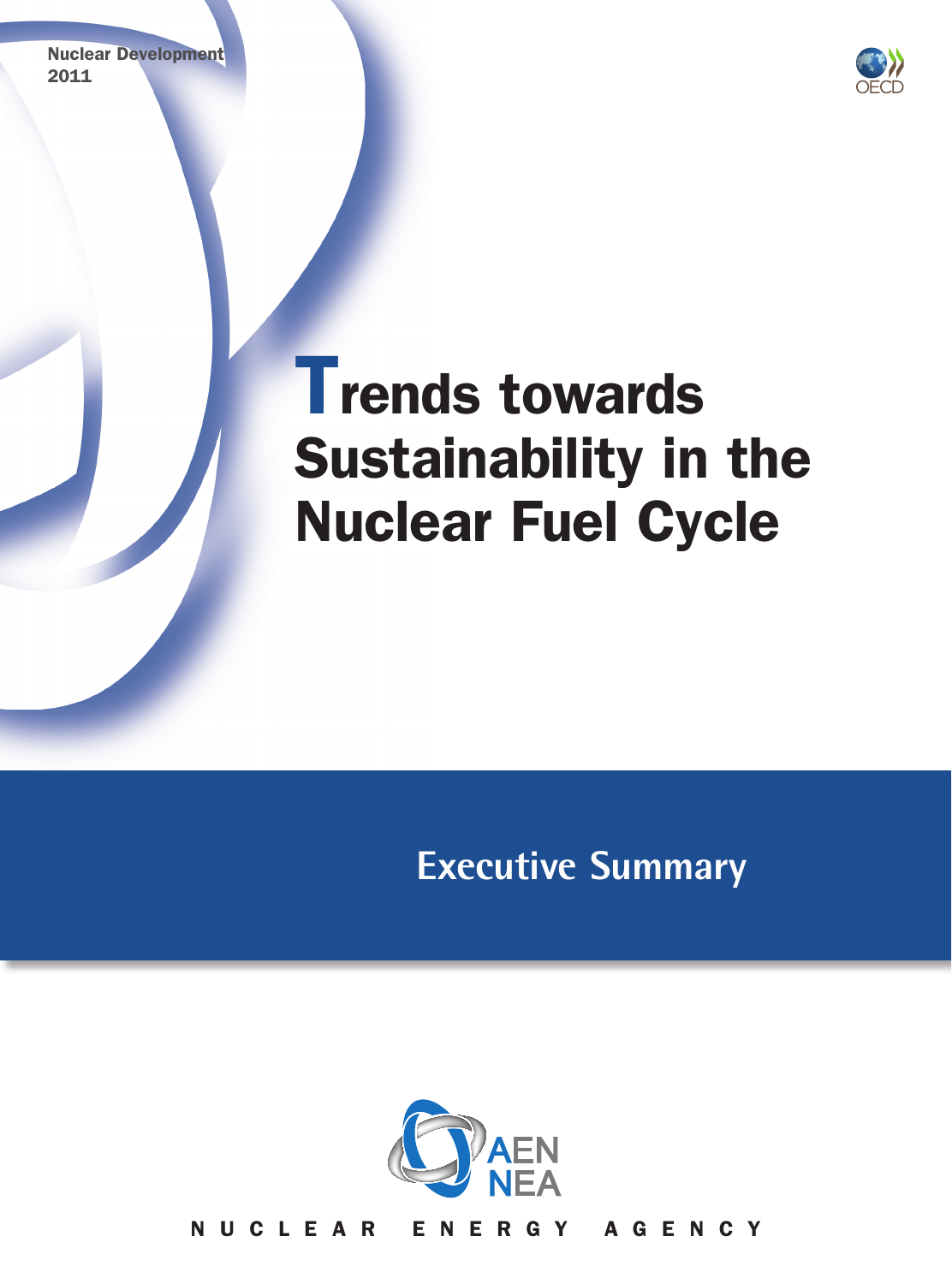Nuclear Development

## Trends towards Sustainability in the Nuclear Fuel Cycle

Executive Summary

Full publication available at: www.oecdbookshop.org

© OECD 2011

NUCLEAR ENERGY AGENCY ORGANISATION FOR ECONOMIC CO-OPERATION AND DEVELOPMENT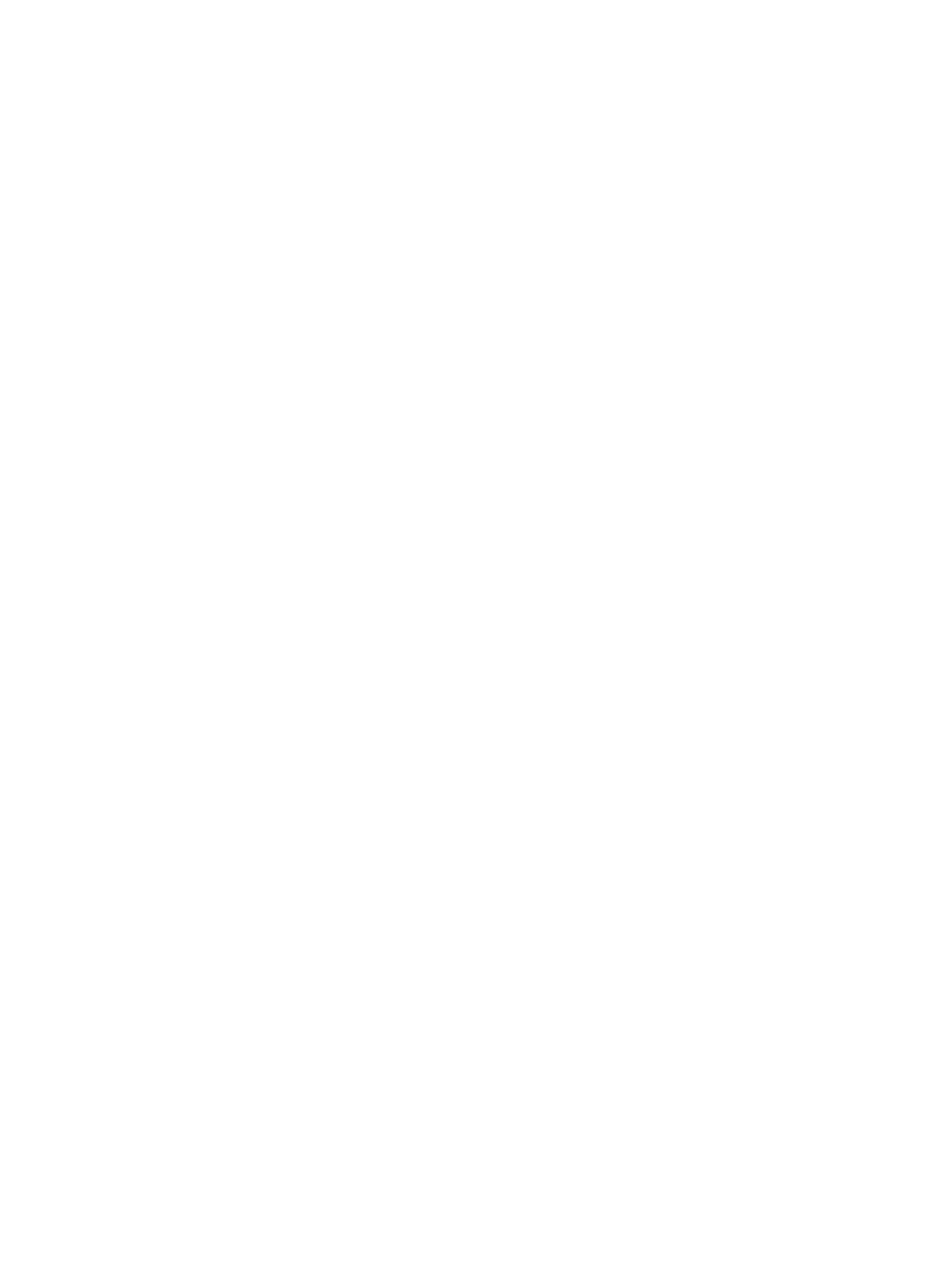### Executive summary

Over the last decade, there has been increased recognition of the role that civil nuclear power could play in terms of energy security and greenhouse gas reductions, especially if viewed over the long time frames of the expected lifetimes of current reactor technology. Nuclear energy presents a number of attractive features: it generates essentially no greenhouse gas emissions during production (limiting climate change) and no air pollution (avoiding very detrimental health effects); it is largely immune to the intermittency and unpredictability exhibited by wind and solar energy; it uses fuels with very high energy density (easing the establishment of significant strategic stockpiles) with resources and fabrication facilities distributed in diverse and (mostly) geopolitically stable countries. It therefore contributes to security of supply and offers a reliable energy source for countries where demand for electricity is growing rapidly. Such countries, including China and India, have thus been pursuing rapid deployment of nuclear energy and related fuel cycle elements, including reprocessing and recycling. Nuclear energy can be economically competitive, especially if carbon pricing is considered and financing costs are controlled. Certainly the sector still faces a number of challenges: first and foremost the requirement for continuous enhancement of safety and safety culture (reinforced in particular by the accidents of Three Mile Island, Chernobyl and the more recent accident at Fukushima Daiichi), the need to control the spread of technologies and materials that may be used for non-peaceful purposes and to implement final solutions for radioactive waste disposal and management. If the nuclear sector is to continue to make a substantial contribution to meeting the world's energy demand, such challenges require consistent effort, while developments in reactor and related nuclear fuel cycle technologies should be pursued to enhance longer-term sustainability.

It is in this context of sustainability that this report has been written, with the stated intent to consider the changes in the nuclear fuel cycle that have occurred over the last decade, or are expected to occur over the next few decades. An *ad hoc* expert group was established to undertake this task, comprising representatives from government agencies, research organisations and the nuclear industry involved in various aspects of nuclear fuel cycle development.

Naturally, in order to carry out an evaluation of whether and how fuel cycle developments affect the sustainability of nuclear energy, a definition of sustainability is required. The brief appraisal of some previous initiatives related to sustainability conducted in Chapter 1 showed no consensus on unequivocal definitions or approaches to a sustainability assessment of the nuclear fuel cycle. Therefore the following set of key elements defining sustainability were identified, in conformity with the methodology of the IAEA International Project on Innovative Nuclear Reactors and Fuel Cycles: environment, resource utilisation, waste management, infrastructure, proliferation resistance and physical protection, safety and economics. These selected elements provided a framework for a qualitative sustainability assessment of fuel cycle technologies and their expected future developments, forming the basis of the findings and conclusions of the study. Recognising that the selection of nuclear fuel cycle options is mainly driven by country-specific circumstances that ultimately determine national strategies, no comparative assessment of such national options has been undertaken.

Chapter 2 explores the role of nuclear power in the world's energy supply, before outlining the current fuel cycle, its constituent stages, its status of development and the options being considered. Chapter 3 provides an in-depth discussion of the technical developments over the past decade and those expected in the future. Chapter 4 considers developments in overall trends, technological aspects, national energy policies and international efforts, as set against the sustainability elements. Chapter 5 draws conclusions and recommendations.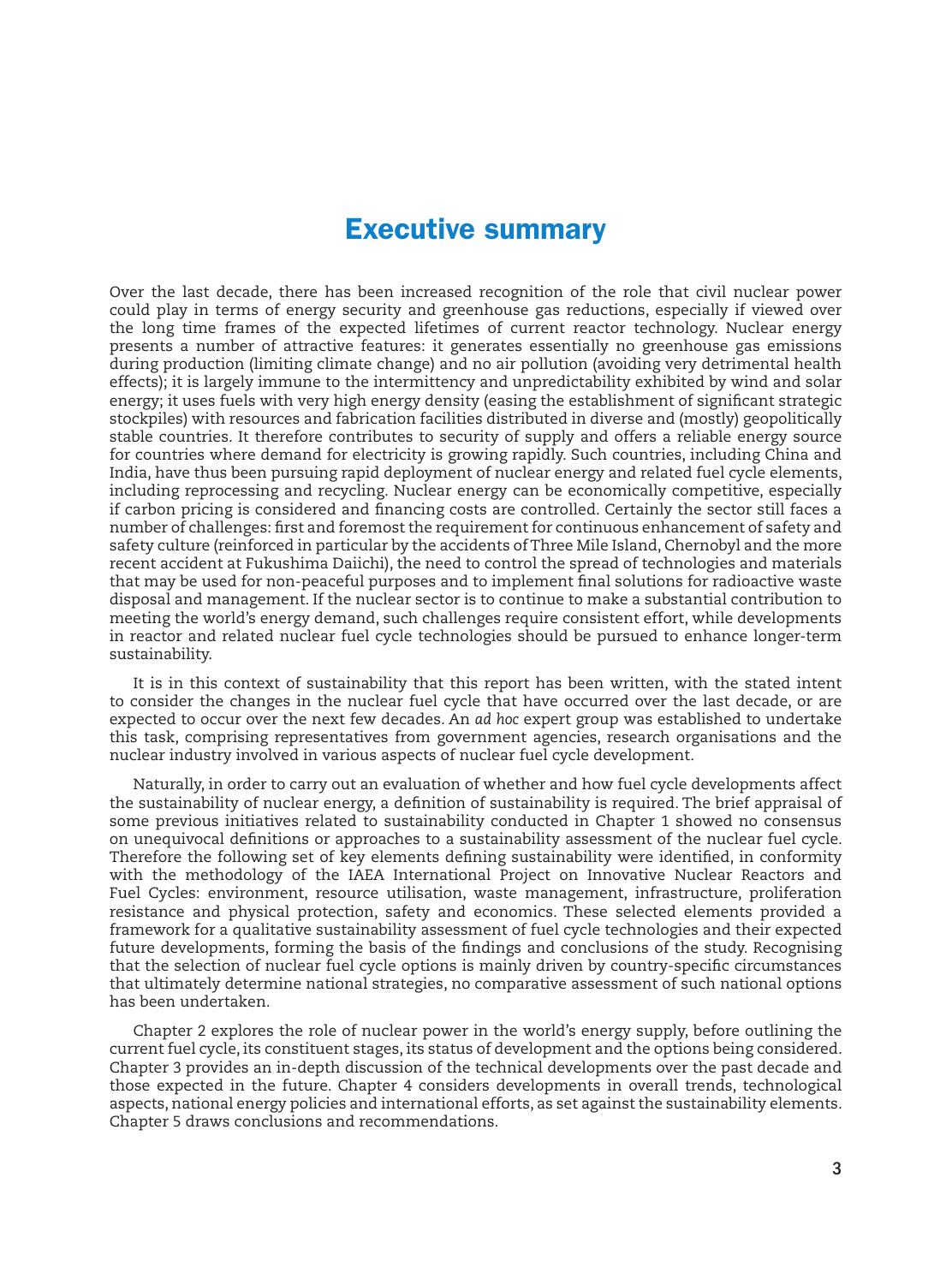#### The fuel cycle

The expression "nuclear fuel cycle" refers to the chain of processes whereby nuclear fuel is produced and managed before (front end), during (reactor operations) and after (back end) its use in a reactor for energy generation. Chapter 2 provides a description of these processes from uranium mining to fabrication into fuel assemblies, the trends in fuel utilisation and burn-up in the reactor, and the back-end processes of managing the spent fuel.

Currently there are two major options in commercial use for irradiated fuel management: the "once-through cycle", where the fuel is used once and is then treated as a waste for subsequent disposal, and the partial recycling option where the spent fuel is reprocessed to recover unused uranium and the plutonium for eventual recycling in reactors, partially closing the fuel cycle.<sup>1</sup> Such partial recycling reduces the amount of spent fuel and high-level waste to be disposed of, while lowering the supply requirements for natural uranium.

Fast reactors, of which currently only a few are operational or are being deployed, are suited for multi-recycling of fissile and fertile materials. This is because they operate in fast neutron spectra, where fertile isotopes can be transformed into fissionable materials allowing a more effective use of the fuel. In such reactors it is even possible to generate more fissile material than the amount used, leading to a net increase of fissionable isotopes. This process is referred to as breeding and reactors designed to achieve it are termed fast breeder reactors. The ultimate goal of introducing fast reactors is to fully close the fuel cycle, where all actinides would be recycled continuously until they fission and only reprocessing losses go to waste, producing nearly actinide-free waste. However, even closing the fuel cycle leads to a need to manage residual actinides (from losses) and fission products, since the process is not completely efficient.

#### Developments in the fuel cycle and their impact on sustainability

#### *Uranium – a key driver*

As projections have not indicated immediate constraints in terms of available resources, there has been little incentive to close the fuel cycle or to invest significantly in advanced fuel cycle options. According to the 2009 edition of the NEA/IAEA *Uranium: Resources, Production and Demand*, uranium resources are expected to be sufficient for at least another 100 years of supply (at 2008 reactor requirement levels) and production is expected to be more than adequate to meet the demand in the near term, even for high growth scenarios, provided that existing and committed plans of capacity expansion are achieved in a timely manner.

However, the large number of new reactors in non-NEA countries, the recent plans for new build and the prevalent use of a once-through fuel cycle, combined with the generally increased mining costs and challenging approval processes, in association with the depletion of secondary uranium resources, have caused significant changes in the uranium market over the last decade. Since the early 2000s, uranium prices have generally increased and become more volatile as the emphasis has turned to the need to increase primary resource capacity. The need for timely availability of natural uranium has played an increasingly important role in terms of security of supply for utilities and governments, as exemplified by the progressively longer-term supply contracts, the build-up of strategic stockpiles and the tendency of large reactor constructors to move into uranium mining

<sup>1.</sup> This "partially" closes the fuel cycle, in that U and Pu are recovered for recycling in LWRs. Currently only mono-recycling of U and Pu is being practiced.

<sup>2.</sup> Resources obtained from down blending of highly enriched uranium from nuclear warheads, stocks held by governments or utilities and recycled materials. Until recently these have significantly contributed to meeting uranium demand.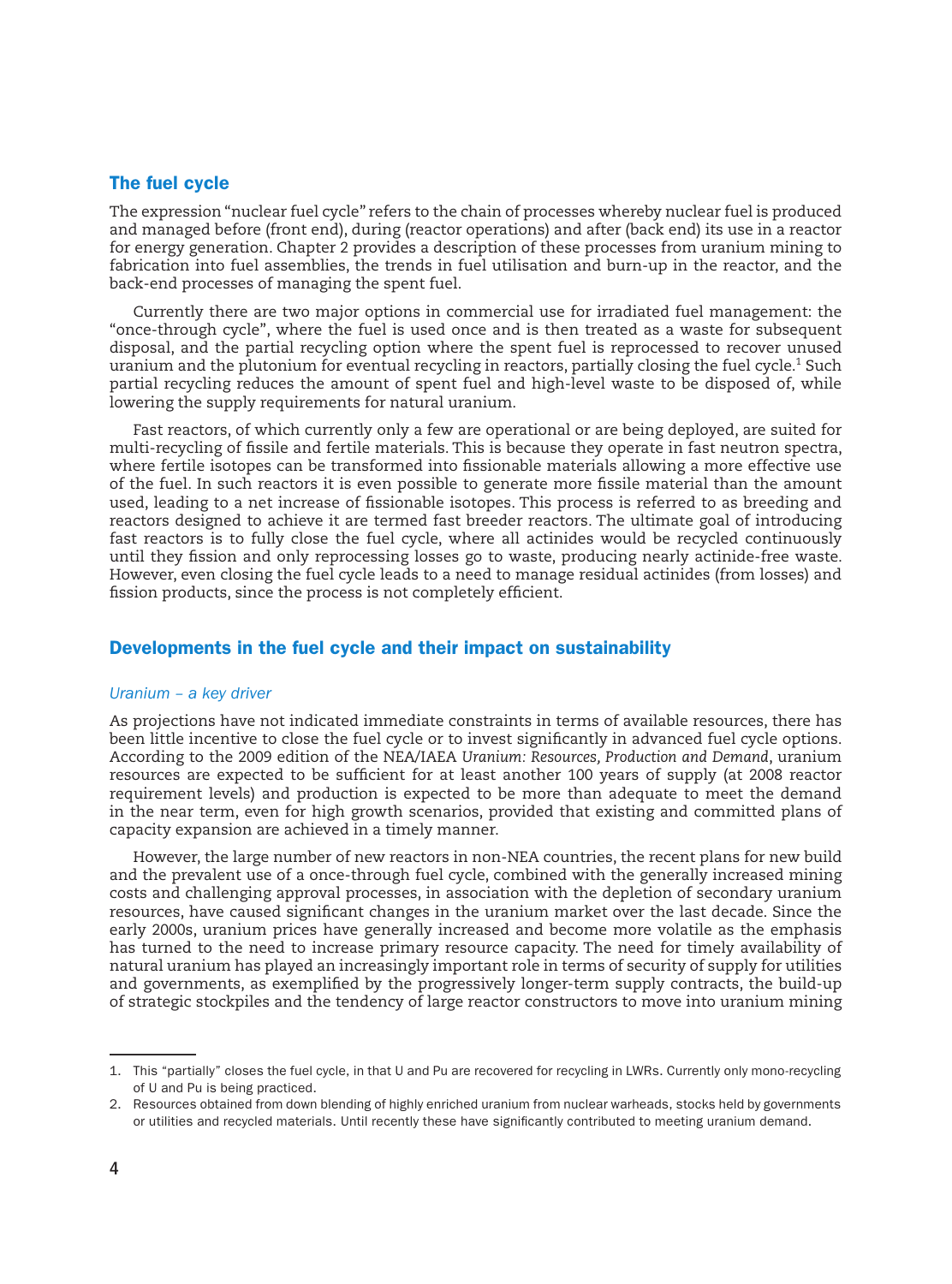in order to secure supply and to hedge against the rising prices of natural uranium. The demand from non-NEA countries for uranium resources will impact NEA countries during the next decade and certainly during the following decades. Further increases in the price of uranium and in price volatility will influence fuel cycle decisions in NEA countries.

In order to keep up with worldwide uranium demand and to adapt to these generally altered market conditions, uranium resources have to be developed through new mining projects or the expansion of existing capacity. Achieving existing and committed plans of capacity expansion in a timely manner is essential, but will require significant investment. Even with favourable market conditions, this will be very challenging for the industry, due to the scarcity of financial resources, but principally owing to the considerable time necessary for the development of uranium mines in most jurisdictions, and the challenge of keeping mine production at or near production capacity.

Although these conditions have not led to major breakthroughs in fuel cycle technologies and strategies to date, the nuclear sector has undergone a continuous evolution, driven mostly by the industry, with incremental changes in mainstream reactor design and operation, and associated fuel cycle facilities, aimed at their optimisation.

#### *Evolutionary trends*

In the **front end**, these changes include the development of *in situ* leaching in uranium mining and the promulgation of best practices, with improved environmental performance and reduced occupational radiation exposures. The expansion phase in mining spurred by the generally stronger uranium market has encouraged newer, less-established mining companies and producer countries to enter the market. This may pose challenges as new entrants may not be as aware of current international standards and optimal methods; in this sense the adoption and promulgation of best practices are of particular importance.

With regard to conversion, capacities appear adequate, as seems to be the case for enrichment, if the trend towards replacement of gaseous diffusion with centrifuges continues at the current rate, and will be enhanced if laser enrichment achieves commercial implementation. Centrifuge enrichment features high modularity and much lower relative energy consumption and carbon emissions in comparison to the diffusion process, and its increased use (from about 20% of the enrichment market in 2001 to nearly 40% in 2010) and eventual complete displacement of diffusion technology brings a number of benefits (notably in terms of environmental impact, waste management and the economics of the plants). However, the potential use of centrifuges for proliferation means that adherence to international safeguards is increasingly important.

In terms of **reactor operations**, light water reactors have remained the predominant reactor type worldwide. Such systems will continue to dominate up to the latter part of the century, with some prospective alternative uses such as small and medium reactors and high-conversion thermal reactors. The next few decades will also see the continued deployment of Generation III/III+ reactors and the phasing out of all but the newer Generation II designs. This, in itself, adds significantly to the enhancement of the sustainability elements in the areas of safety, economics and environmental protection, as these newer designs benefit from lessons learnt with the previous generations of reactors upon which they are based. However, their deployment will greatly depend on conducive market conditions favouring low-carbon technologies and means to ensure that nuclear construction risks are not perceived by investors as disproportionately high.

Partial recycling has seen some expansion in recent years (in France in particular, but also in other countries) and is expected to grow further, with improvements in resource utilisation and waste management. To date, nine countries have used or are using reprocessing. Further uptake of reprocessing/recycling in NEA countries has however been rather slow, held back essentially by political decisions and partly by limited reprocessing capacity (currently restricted to five countries) and issues regarding commercial competitiveness.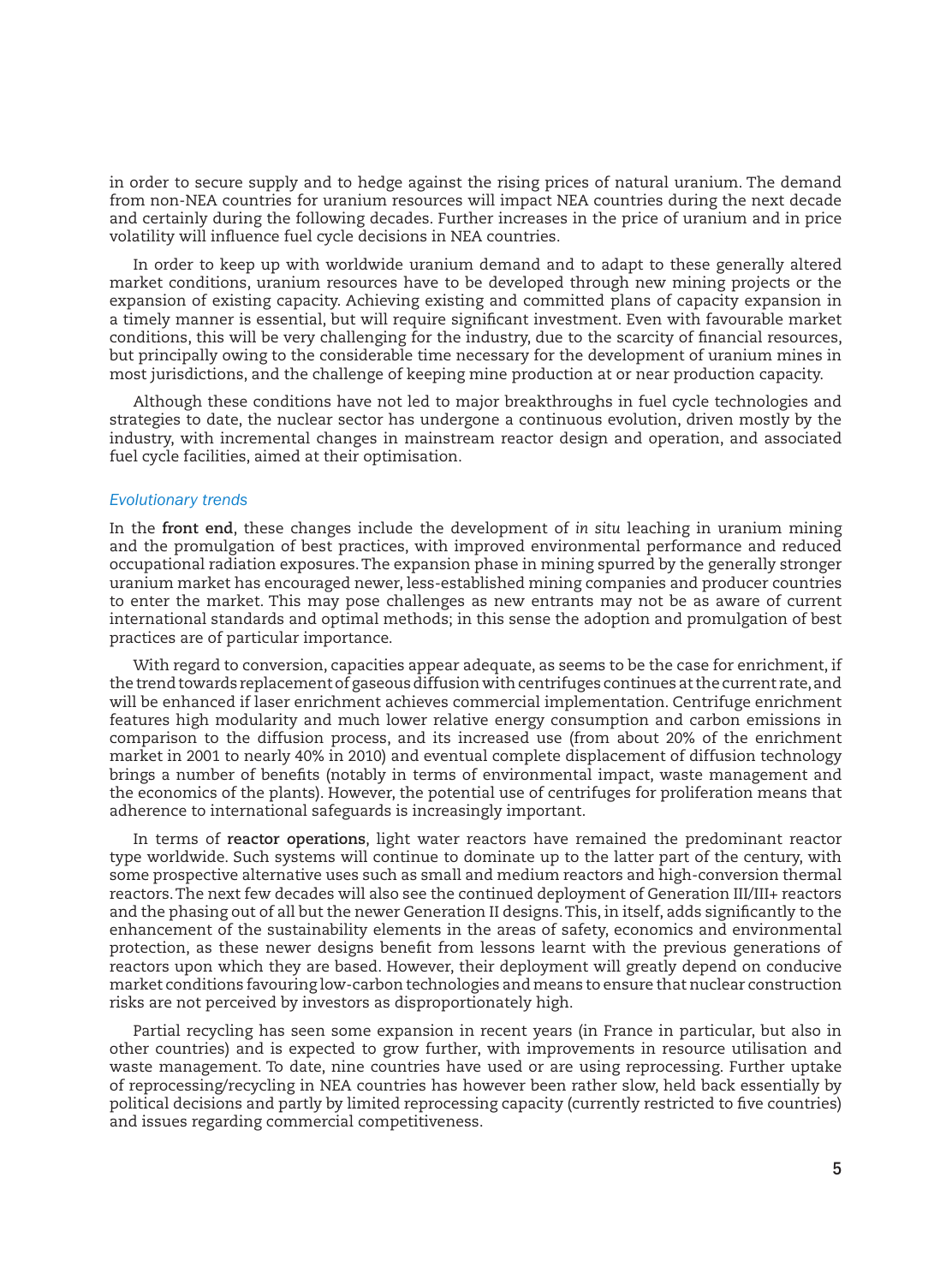More decisive trends in reactor operations occurring in the last decade and expected to continue in the next decade include: the optimisation of fuel assembly designs and behaviour, the gradual increase of load factors and power upratings, the adoption of higher burn-ups and longer fuel cycles as well as system life extension in reactor operations. Whereas most of these changes have been motivated by the industrial drive to enhance efficiency, reliability and ultimately the economics of systems and facilities, in many cases they have also benefitted, to varying extents, sustainability aspects such as safety, environment, resource utilisation and waste management. Some of these changes have also posed new challenges: for instance those associated with increasing burn-up, including the potential impending requirements to re-license some enrichment plants (due to criticality constraints from higher initial fuel enrichment), or its back-end implications, as increased transuranic fission and activation product inventories are generated in spent fuel from higher burnups along with increased decay heat and neutron sources.

In the **back end** disposal of spent fuel and high-level waste remains the principal issue. Deep geological repositories have been widely accepted as the preferred option, but no repositories are yet in operation. Progress has been achieved in several countries (e.g. Canada, Finland, France, Sweden, Switzerland and the United Kingdom) through greater involvement of stakeholders in decision making, the reinforcement of legal and institutional frameworks, and further advancements in technologies through the experience acquired in underground laboratories. Concepts of retrievability and reversibility have been more widely considered.

As the implementation of permanent repositories is requiring very long time frames, extended operational periods of interim storage facilities are necessary, especially with an open fuel cycle. This raises the need for a better understanding of degradation mechanisms of the irradiated fuel in different storage systems, which may affect its longer-term integrity and retrievability. Further challenges include the regulatory activity (safety, security and safeguards) and capabilities to license repositories which will require new approaches, increased stakeholder confidence and knowledge retention throughout the very long periods needed for the repository development.

The concept of regional and transnational repositories has also been discussed in recent years, with particular significance for small and densely populated countries where siting a deep geological repository may not be either economical or environmentally possible.

Other evolutionary changes in the back end of the fuel cycle have occurred with reprocessing technologies, which have achieved greater efficiency, a reduction of the level of discharges to the environment, higher flexibility and enhancements in the ultimate vitrified waste.

#### *Overall impacts on sustainability*

- **• Environment**: In general, the trends identified are either neutral or slightly beneficial with respect to environmental impact over the last decade or up to 2020. Of particular relevance to this sustainability element is progress in areas of mining (*in situ* leaching and much improved mining practices), enrichment (centrifuges displacing diffusion), reactor operations (higher load factors and upratings) and disposal of spent fuel and high-level waste (progress with deep geological repositories and stakeholder engagement). Further expansion in the adoption of recycling would also help reduce spent fuel interim storage needs.
- **• Resource utilisation (including availability of resources and security of supply)**: In general, the trends identified are either neutral or towards improvements in resource utilisation (in particular for the next decade). Longer fuel cycles lead to slightly less efficient resource utilisation. Increased plant capacity has added to uranium ore, conversion and separative work unit demand. With the depletion of secondary uranium resources, demand for primary supplies has increased and higher uranium ore prices have stimulated new prospecting and commissioning of new mines, while *in situ* leaching has opened up new resources. A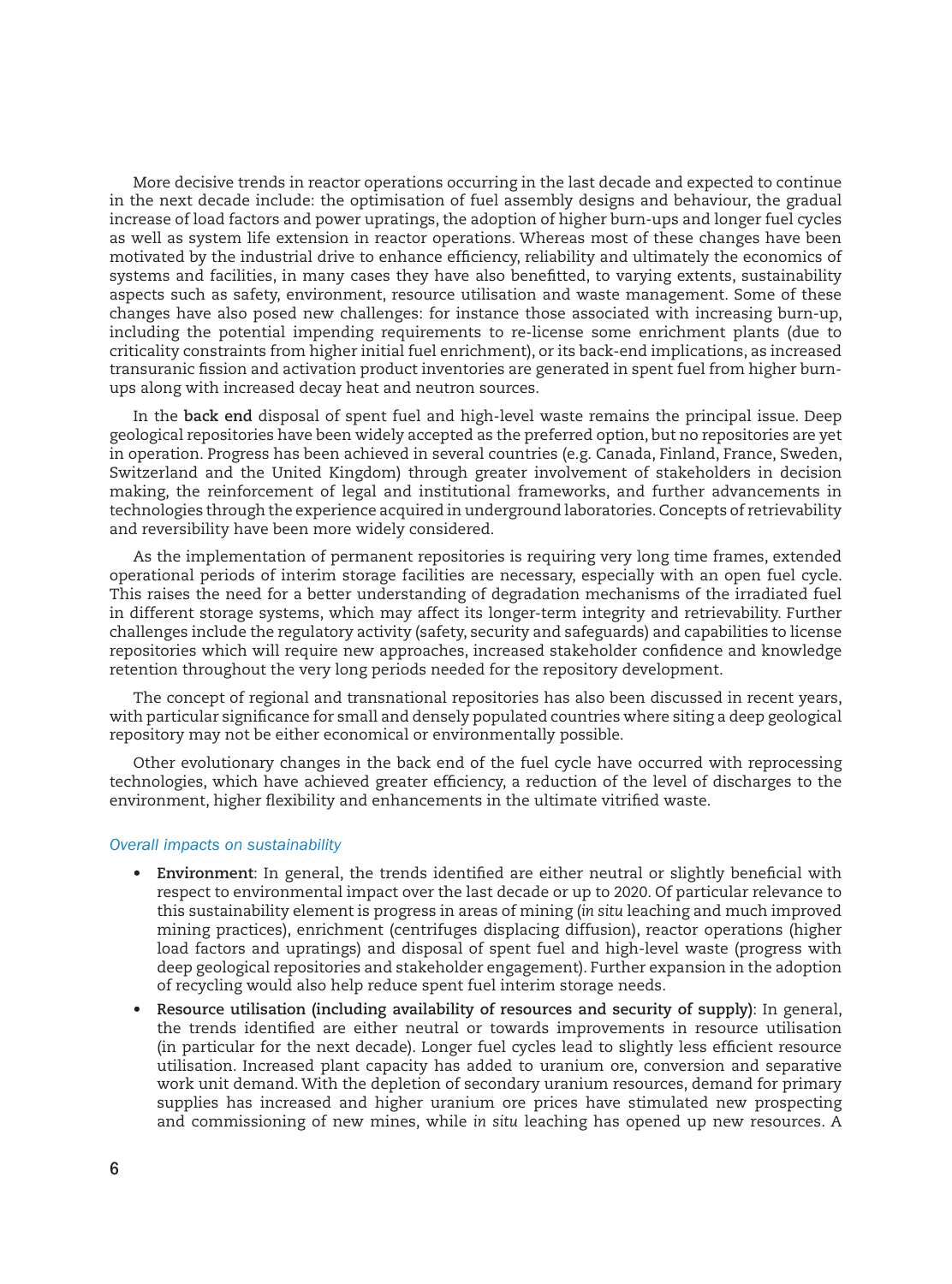prospective increase in the use of mixed oxide and reprocessed uranium fuel would have a significant beneficial impact on resource utilisation and resource availability.

- **Waste management**: The overall trend has been positive, with small incremental benefits having been achieved in most areas of the fuel cycle. In particular, in the front end, the consolidation of best practices and, increasingly, the introduction of less polluting technologies, such as *in situ* leaching and centrifuge enrichment, have reduced waste generation. In the back end, sustained efforts in reducing discharges to the environment from operation of nuclear reprocessing facilities have been significant. In addition, progress has been achieved in reducing the amount of low- to intermediate-level radioactive waste and the industry has been implementing methods that optimise volume reduction and conditioning of these wastes. Reprocessing and recycling in certain countries have also led to the reduction of spent fuel inventories and, in parallel, removal of most of the fissile material in the ultimate waste for disposal alleviates the long-term waste burden. However, clearly the implementation of deep geological disposal remains a key challenge for the industry and for governments, with opinion polls in many countries suggesting that this still represents a fundamental objection to the expanded use of nuclear energy.
- **• Infrastructure**: Over the last decade, new infrastructure has been required in a number of areas to meet changing demands in the fuel cycle (*in situ* leaching, centrifuges, fuel design for higher enrichment, dry storage). Strong pressure will derive from the expected trends to partially recycle in light water and heavy water reactors and further longer-term developments.
- **• Proliferation resistance and physical protection**: Overall the trends identified over the last decade or up to 2020 are either neutral or slightly beneficial with respect to proliferation resistance and physical protection. The only significant impact has been from the consolidation of mixed oxide fuel utilisation which has enabled the consumption of existing plutonium stocks while also degrading the isotopic composition of the remaining plutonium in the spent (mixed oxide) fuel, thus reducing its potential attractiveness for non-peaceful uses. In addition, the tendency to adopt centralised facilities for interim storage is favourable to proliferation resistance and physical protection. Any wider spread of reprocessing or enrichment carries with it proliferation challenges, which continue to be the subject of national and international efforts to enhance the safeguards and non-proliferation regimes.
- **• Safety**: For the last decade, most of the trends identified have had little impact on the safety of the fuel cycle, some of the main exceptions being:
	- A beneficial impact from the further spread and consolidation of best practices in mining and milling.
	- A positive effect from the move to centrifuge enrichment (centrifuge cascades can be considered slightly safer than diffusion cascades because the UF6 inventory is orders of magnitude lower).
	- Benefits from improved fuel behaviour.
	- A slightly negative effect from higher initial enrichments, because of the unfavourable impact on criticality safety.
	- In terms of operation of facilities, a significant decrease in doses to workers and a reduction in off-site emissions.
	- In the back end, for countries implementing reprocessing and recycling, some relaxation in criticality constraints and safeguards requirements enabled by the removal of the majority of the fissile material in the final waste form going to a repository.

Improvements are expected from the introduction of Generation III reactors, which have much lower core damage frequencies than Generation II and utilise enhanced safety features, and in some cases more passive safety systems.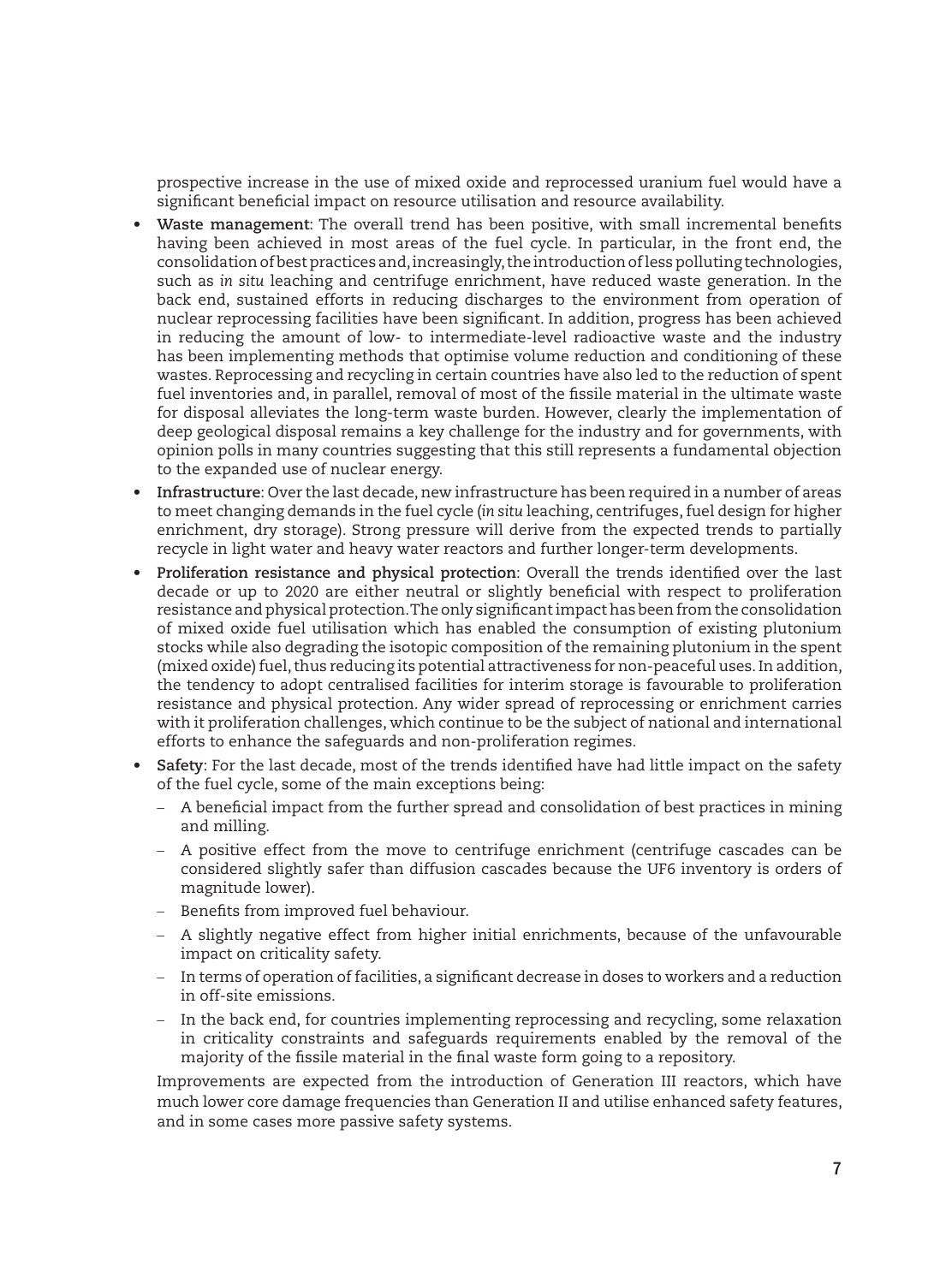**• Economics**: For the last decade the overall trend has been positive, with beneficial effects deriving from a larger deployment of certain technologies (e.g. *in situ* leaching and centrifuge enrichment in the front end). Regarding the operation of reactors, improvements have been driven by the utilities aiming for incremental gains and leading to increased capacity factors. Higher uranium and conversion prices have been detrimental, but the effect on the overall economic competitiveness of nuclear energy is slight because they represent only a small proportion of the overall generating costs. Generation III/III+ reactors are designed to improve uranium utilisation and to reduce spent fuel, providing economic benefits to utilities. However, new build has seen a significant increase in costs and the industry is facing a major challenge to reduce construction times and capital costs.

#### *National initiatives*

Chapter 4 looks at progress at the national level in four groups of countries:

- • Countries actively pursuing nuclear power programmes (e.g. China, India, Russia).
- • Countries with a mature nuclear power programme and strong policy support (e.g. Finland, France, Japan and the Republic of Korea).
- • Countries with a mature, stable and slowly evolving nuclear power programme (e.g. Canada, the United States).
- • Countries where policies have not favoured, or have had a negative impact on the development of nuclear power programmes, or where there is not a clear policy (e.g. Belgium, Germany, Italy).

Generally, only the mature nuclear countries (other than the United States) or those with plans for major expansion have continued progress with introducing back-end elements of the fuel cycle, partly driven by the need to manage the volumes of spent fuel and partly by the desire to re-use uranium and plutonium as fuels. Research and development has, however, been maintained in many countries.

Other countries have not formulated a final disposal policy, with many of these also contributing to international efforts looking at advanced options.

Overall, while technological progress has occurred across the fuel cycle, the enhancement of sustainability *per se* has not been a major driver of policy changes over the past decade and this is not expected to change significantly in the near future. Government initiatives to specifically foster sustainability have been very limited.

#### *Advanced fuel cycles*

The evolutionary trends described in this report, which have characterised fuel cycle technology over the last decade and which are expected to continue in that to come, are leading to continuous incremental improvements in sustainability. However, the advent of advanced fuel cycle technologies would lead to significant changes in sustainability. The commercial deployment of Generation IV nuclear reactors is a key step in this respect. Developed with the objective of enhancing safety, economics, sustainability, proliferation resistance and physical protection of future nuclear systems, these reactors also hold the promise of opening nuclear applications beyond today's electricity production (e.g. for process heat and hydrogen production). Several such reactors are based on fast neutron spectra and are intended to be operated within closed fuel cycles. Full closure of the fuel cycle through the introduction of fast breeder reactors and their fully integrated cycles would greatly decrease the requirement for fresh uranium, prolonging the lifetime of resources whilst offering waste minimisation advantages. Fast reactors used as burners in symbiotic configurations with light water reactors (for instance in "double strata" schemes) or with heavy water reactors can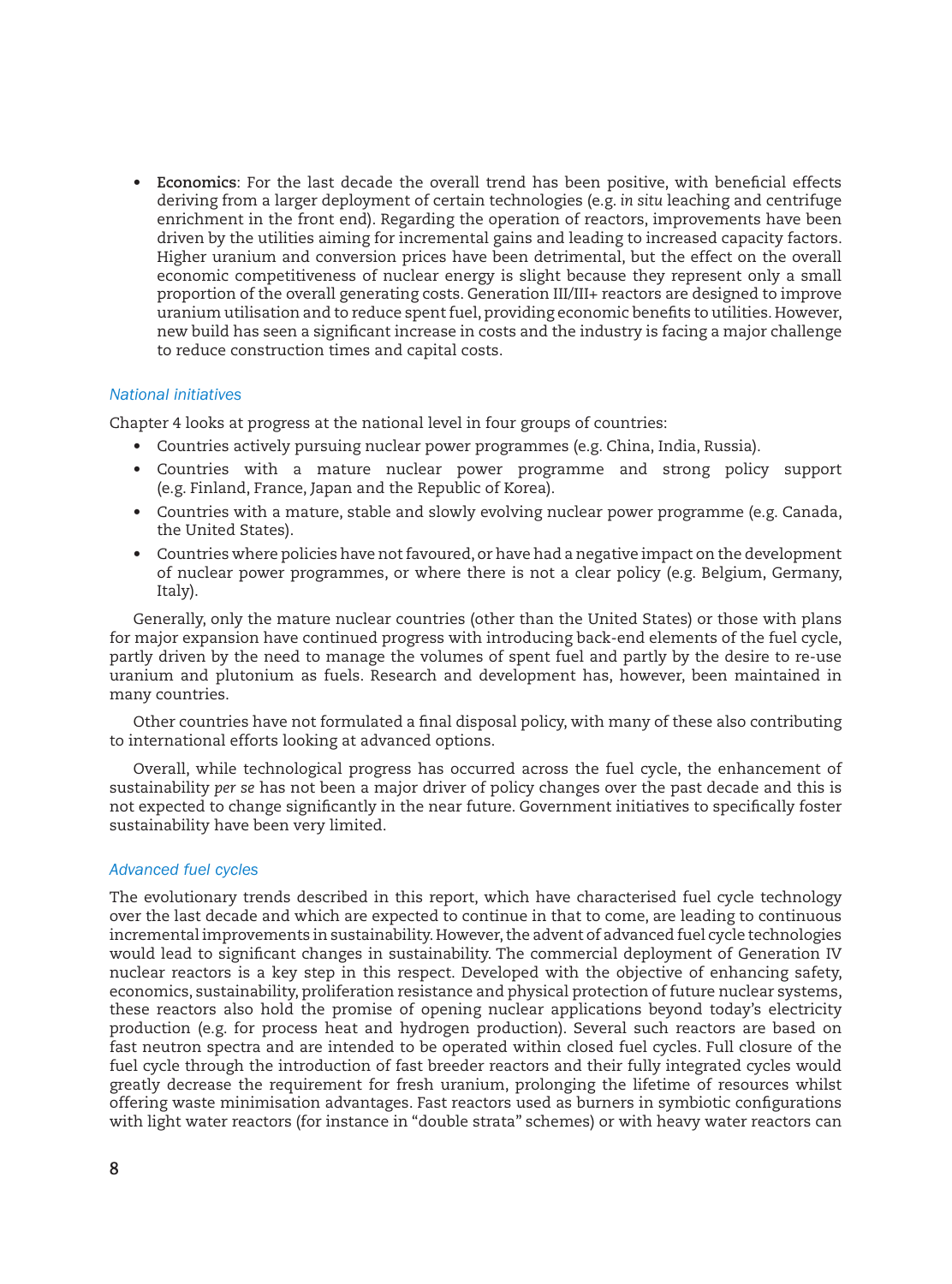specifically target advanced waste management solutions, pursuing the sustainability objective of reducing the mass and radioactivity of wastes going to final disposal.

In any case, the deployment of fast neutron (including some Generation IV) systems and eventually the transition from thermal reactors to fast reactor fleets will require significant efforts of adaptation, increased investment and the commissioning of new facilities even in countries with well-developed nuclear industries. Infrastructures such as laboratories and other research equipment, legal and regulatory frameworks, facilities for the management of recyclable fissile and fertile materials as well as human resources will have to be reassessed and deployed.

Any transition towards Generation IV systems would occur progressively and over an extended time period. In addition, likely transition scenarios would emcompass mixed reactor parks of light water and fast reactors, with reprocessing and recycling remaining key components.

Numerous countries have already devoted extensive efforts to the research and development of advanced reprocessing methods. These have often been aimed at the development of advanced processing techniques for the separation (partitioning) of minor actinides for their subsequent transformation (transmutation) into shorter-lived elements, either in fast reactors or in acceleratordriven systems. Research and development on advanced separation methods has also been driven by the interest in process optimisation and enhancement of proliferation resistance features by moving towards technologies that do not extract pure plutonium.

Another long-term option could be the use of thorium, and in particular the adoption of thoriumbased fuels in closed fuel cycles, which is appealing in terms of resource utilisation. However, this will depend on the price of uranium as well as recycling and back-end costs, and still requires considerable research efforts and technological developments, as well as feasibility and economic studies to prove their commercial viability.

In general, progress in most areas linked to the introduction of advanced options, including the development of Generation IV reactors, their advanced fuels, new conditioning processes, and the characterisation and optimisation of waste streams, will entail substantial research and development. Effective progress will need a holistic view of the overall economics of the fuel cycle and will crucially depend on co-ordinated research. This calls for continued international co-operation through programmes like the Generation IV International Forum and the International Project on Innovative Nuclear Reactors and Fuel Cycles, but also the support and involvement of governments in trying to secure the technological knowledge for new nuclear applications.

#### Recommendations

- 1. Work should continue towards developing a single set of simple and universally agreed upon indicators that can be used to assess the sustainability aspects of the nuclear fuel cycle.
- 2. To support nuclear development, governments would need to:
	- a) ensure that the necessary approval processes are as efficient as possible;
	- b) ensure that there is a longer-term plan for assuring resource sustainability, given the long timescales of nuclear power plant operations;
	- c) encourage efforts and technological investment to develop uranium from conventional and unconventional sources.
- 3. Governments and industry should work together to ensure that best mining practices are adopted by all players, especially new entrants to the market and developing countries with less established regulatory systems.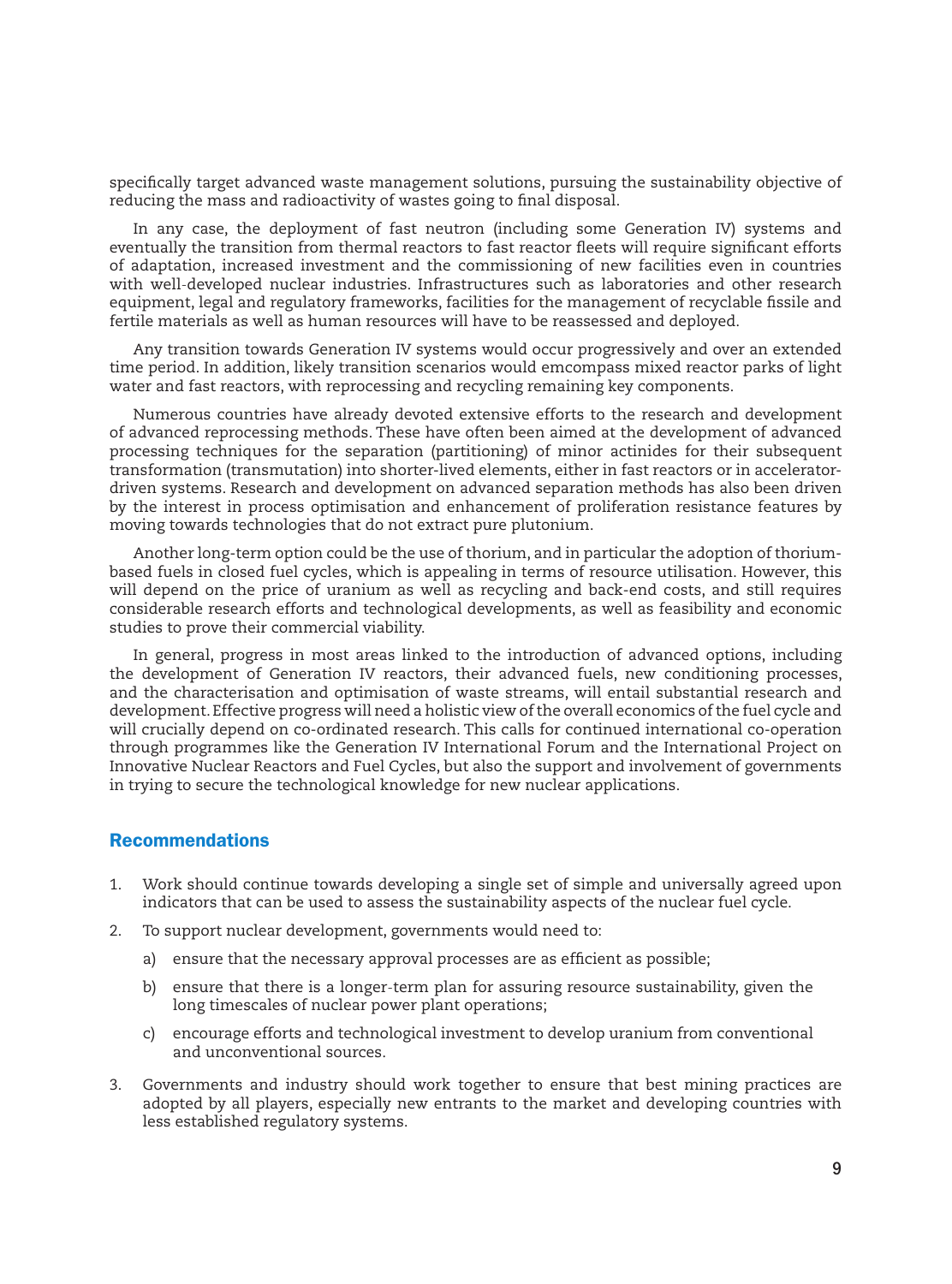- 4. A holistic view of the overall economy of the fuel cycle (including long-term waste management) should be developed, which carefully assesses the respective advantages and disadvantages.
- 5. For those countries wishing to pursue nuclear development, government fiscal policy must support energy policy so that industry can better manage risk, particularly as it relates to the implementation of new technology characterised by long lead times. Market incentives could also be implemented to encourage investment in low-carbon technologies such as nuclear power.
- 6. Progress towards implementation of deep geological repositories must remain a high priority as it is crucial for the future sustainability of nuclear energy, regardless of the fuel cycle strategies adopted.
- 7. Research on spent fuel interim storage should continue, including comprehensive studies on degradation mechanisms as well as regular inspections of spent fuel (in particular that having been subjected to high burn-up).
- 8. Research, development and demonstration (RD&D) will still need to be carried out and in many instances further enhanced, in order to optimise solutions and to move from results obtained in laboratories and pilot facilities to industrial-scale implementation in waste repositories.
- 9. Governments will need to ensure that adequate regulatory frameworks and associated resources (both infrastructure and human) are available in those countries wishing to implement the transition to fast neutron systems.
- 10. International co-operation on advanced reactors and separation technologies should be further promoted as the most effective way of closing the fuel cycle and reducing longlived radioactive waste inventories.
- 11. Research on advanced fuel cycles should seek integrated holistic approaches, encompassing assessments of system-wide technologies from advanced fuel development through to recycling (separation) and waste forms.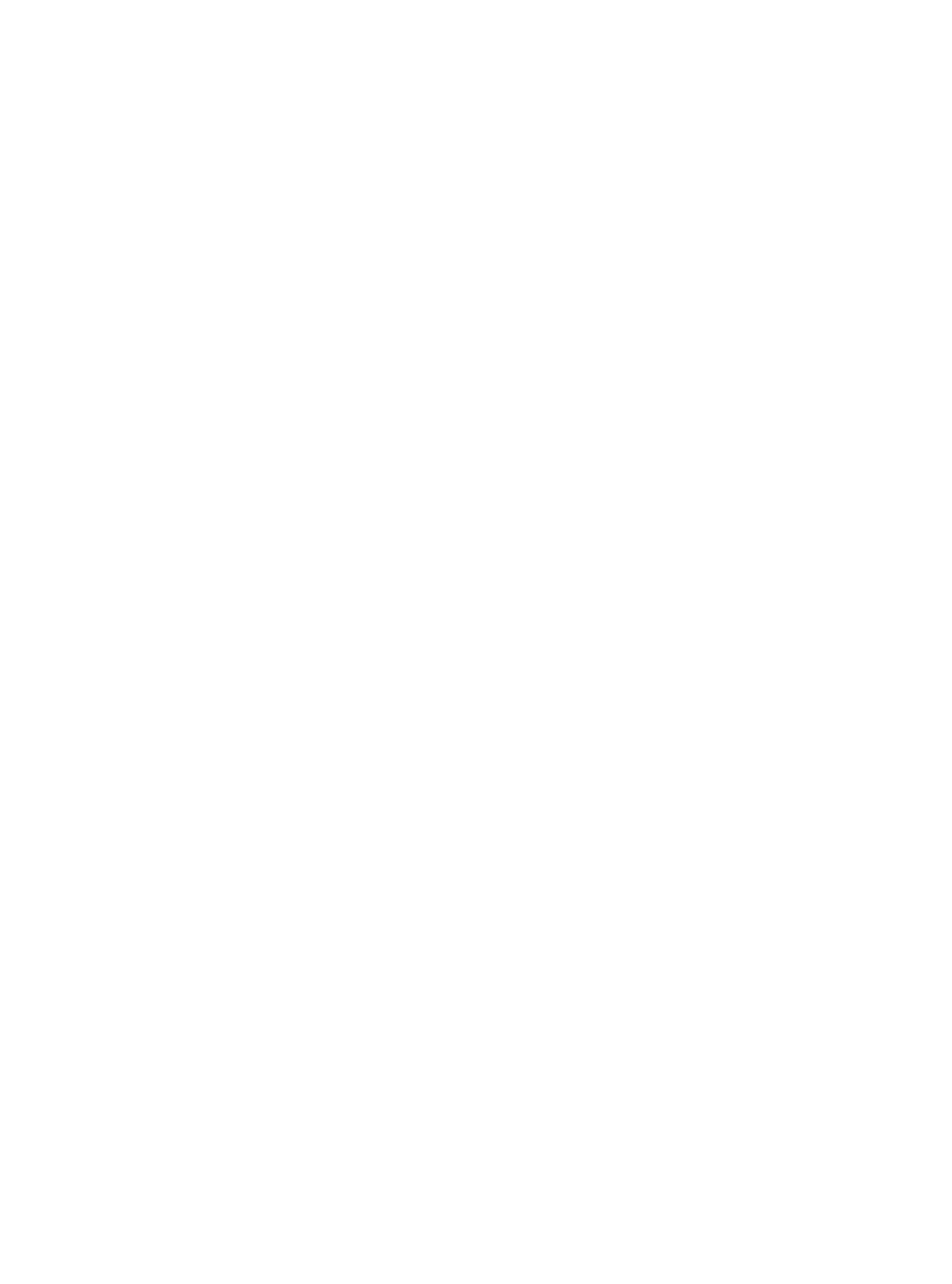#### Trends towards Sustainability in the Nuclear Fuel Cycle

*184 pages. ISBN 978-92-64-16810-7. € 50, US\$ 70, £ 45, ¥ 6 500.*

*Also available*

Carbon Pricing, Power Markets and the Competitiveness of Nuclear Power *108 pages. ISBN 978-92-64-11887-4. € 33, US\$ 46, £ 29, ¥ 4 200.*

The Security of Energy Supply and the Contribution of Nuclear Energy *168 pages. ISBN 978-92-64-09634-9. € 50, US\$ 70, £ 45, ¥ 6 500.*

#### Where to order free NEA publications

OECD Nuclear Energy Agency, Publications Service 12 bd des Îles, 92130 Issy-les-Moulineaux, France Tel.: +33 (0)1 45 24 10 15; Fax: +33 (0)1 45 24 11 10 E-mail: neapub@oecd-nea.org; Catalogue: www.oecd-nea.org

#### Where to buy NEA publications on sale

Online ordering: www.oecdbookshop.org

In North America OECD Publications, c/o Turpin Distribution The Bleachery, 143 West Street New Milford, CT 06776, USA Toll free: 1 (800) 456 6323; Fax: 1 (860) 350 0039 E-mail: oecdna@turpin-distribution.com

In the rest of the world OECD Publications, c/o Turpin Distribution Pegasus Drive, Stratton Business Park Biggleswade, Bedfordshire, SG18 8QB, UK Tel.: +44 (0) 1767 604960; Fax: +44 (0) 1767 601640 E-mail: oecdrow@turpin-distribution.com



#### ORDER FORM FOR PUBLICATIONS ON SALE

| <b>ISBN</b>                                                       | <b>Title</b> | <b>Price</b> |       | <b>Qty Amount</b> |
|-------------------------------------------------------------------|--------------|--------------|-------|-------------------|
|                                                                   |              |              |       |                   |
|                                                                   |              |              |       |                   |
|                                                                   |              |              |       |                   |
|                                                                   |              |              |       |                   |
| Please circle the appropriate currency: $\epsilon$ - US\$ - £ - ¥ |              |              | Total |                   |

Please mail this order form to one of the addresses listed above.

| Charge my credit card: | Visa<br>Eurocard<br>American Express<br>Mastercard |           | Cheque payable to OECD Publications enclosed | $\mathbf{1}$ |
|------------------------|----------------------------------------------------|-----------|----------------------------------------------|--------------|
| Card no.               |                                                    |           | Name                                         |              |
| Control number         |                                                    | Telephone | Fax                                          |              |
| <b>Expiration date</b> |                                                    | Address   |                                              |              |
|                        |                                                    |           | Country                                      |              |
| Signature              |                                                    |           | E-mail                                       |              |